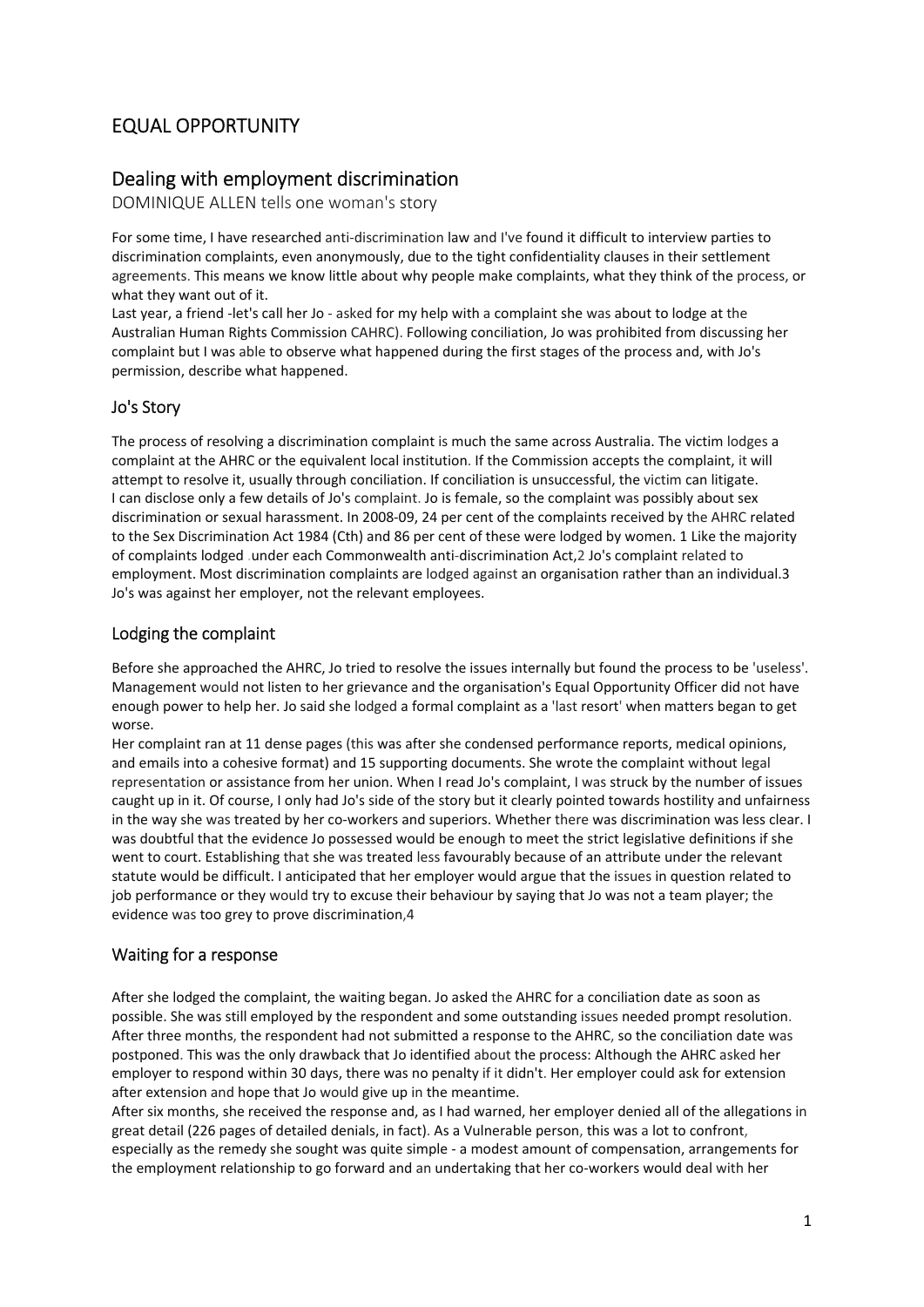situation sensitively and confidentially in the future. For Jo, the complaint was not about money. Nor did she want to go to court; she was concerned about the stress of a hearing.

### Conciliation

Jo said that she made the complaint because she wanted her co‐workers to understand what she experienced and apologise. She also wanted her employer to know what had happened, learn from the experience and change its ways when dealing with staff in a similar situation.

Jo's situation and her goals going into the conciliation highlight the value of using conciliation to resolve discrimination complaints.The process is informal; inexpensive and flexible. Parties have the opportunity to tell their story and tailor an outcome to their circumstances, rather than having a judge decide for them:



Conciliation has the potential to be a daunting process, especially if there is a power imbalance. Jo didn't relish the thought of sitting opposite a group of her co‐workers, armed with the organisation's lawyers, ready to attack. She thought that one co‐worker in particular would just want to argue about what had happened. In my experience, for many complainants talking to the respondent and being listened to is all they want. Others want the complaint resolved as quickly as possible. Jo was in the latter group. She was pleased that her employer was taking the complaint seriously but wished management could ensure that her co-workers were too. As it was becoming apparent this wasn't going to happen, Jo's best option was to resolve the complaint. The day before the conciliation, Jo said she would be 'bitterly disappointed' if it didn't work out. How would she continue working in the organisation then!

#### Conclusions and confidentiality

Fortunately, Jo's story ended at conciliation. Like many complaints, Jo's 'settlement included a confidentiality clause which prevents her from discussing the settlement negotiation or the outcome, She could only tell me the matter was resolved; ‐her relief and exhaustion were evident.

Jo's story shows how the system can work effectively. Jo approached a neutral third party which was able to facilitate a resolution between Jo and her employer. We can assume that her employer needed prodding from an outsider, because Jo's use of the organisation's internal processes was futile.